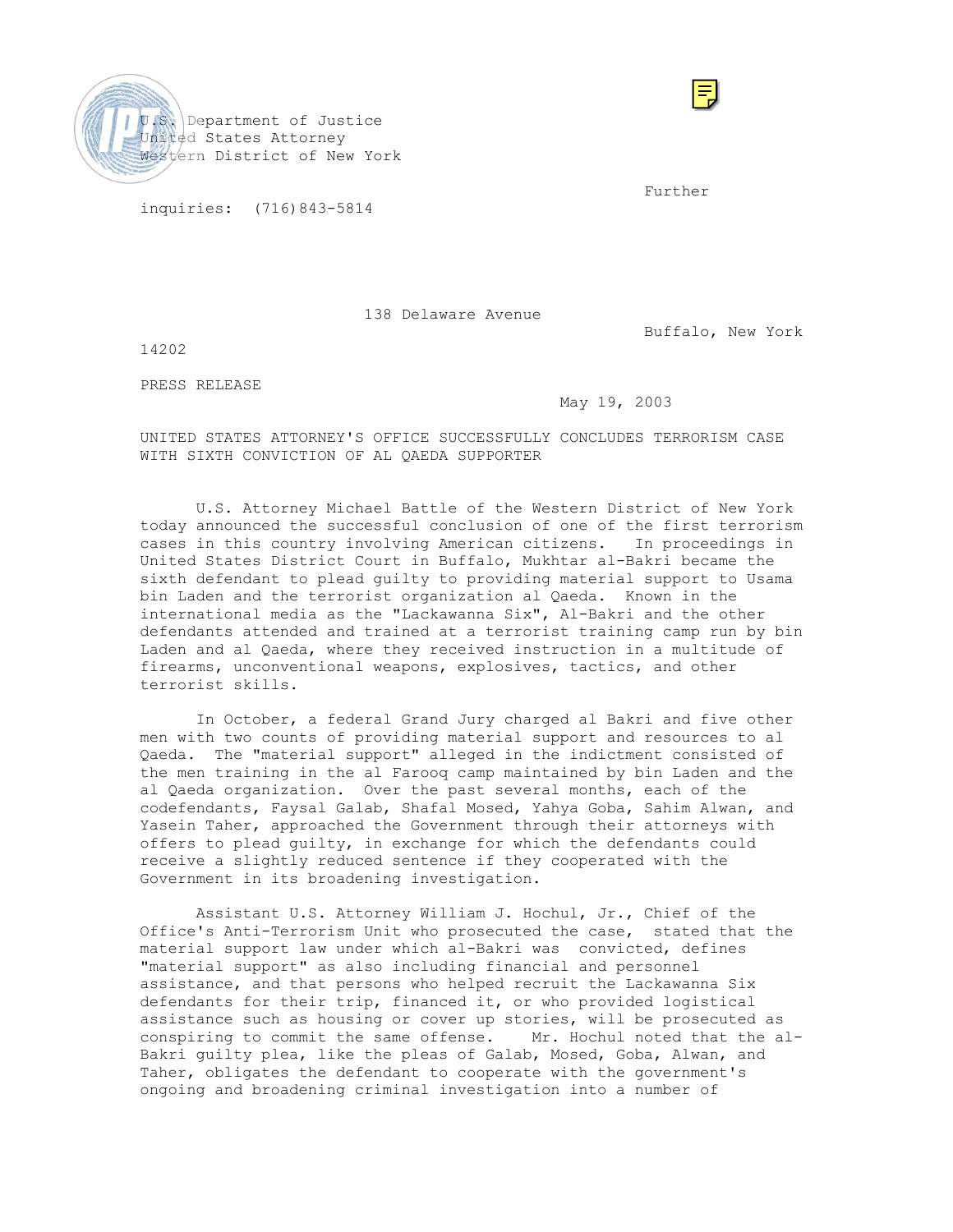extremely significant terrorist targets located in this country and abroad.

U.S. Attorney Battle praised the intensive investigation conducted by agents of the FBI in coordination with the Joint Terrorism Task Force, and other federal, state and local law enforcement and intelligence agencies, whose hard work and dedication were responsible for today's conviction. Since the defendants' arrest last September, the Bush Administration and U.S. law enforcement officials have repeatedly used the Lackawanna Six case as a model in pursuing and prosecuting terrorism suspects, and in preventing terrorist acts here and abroad. U.S. Attorney Battle also encouraged anyone in the Western New York community who has information about the Lackawanna Six, or other terrorism related matters, to continue to contact the local Joint Terrorism Task Force located at the Buffalo Federal Bureau of Investigation. \*\*\*\*\*\*\*\*\*\*\*\*\*\*\*\*\*\*\*\*\*\*\*\*\*\*\*\*\*\*\*\*\*\*\*\*\*\*\*\*\*\*\*\*\*\*\*\*\*\

PLEA AGREEMENT:

IN THE UNITED STATES DISTRICT COURT FOR THE WESTERN DISTRICT OF NEW YORK

| UNITED STATES OF AMERICA |         |                     |
|--------------------------|---------|---------------------|
|                          |         |                     |
| $-v-$                    |         |                     |
|                          |         |                     |
| MUKHTAR AL-BAKRI,        |         |                     |
|                          | $\cdot$ | $02 - CR - 214 - S$ |
| Defendant.               |         |                     |
|                          |         |                     |
|                          |         |                     |

PLEA AGREEMENT

The defendant, MUKHTAR AL-BAKRI, the United States Attorney for the Western District of New York, and the Criminal Division of the United States Department of Justice (hereinafter "the government") hereby enter into a plea agreement with the terms and conditions as set out below.

## I. THE PLEA AND POSSIBLE SENTENCE

1. The defendant agrees to plead guilty to Count Two of the Indictment which charges a violation of Title 18, United States Code, Section 2339B (providing material support or resources to designated foreign terrorist organizations), which carries a maximum possible sentence of a term of imprisonment of 10 years, a fine of \$250,000.00, or both, a mandatory \$100 special assessment and a term of supervised release of at least 2 years and up to 3 years. The defendant understands that the penalties set forth in this paragraph are the maximum penalties that can be imposed by the Court at sentencing.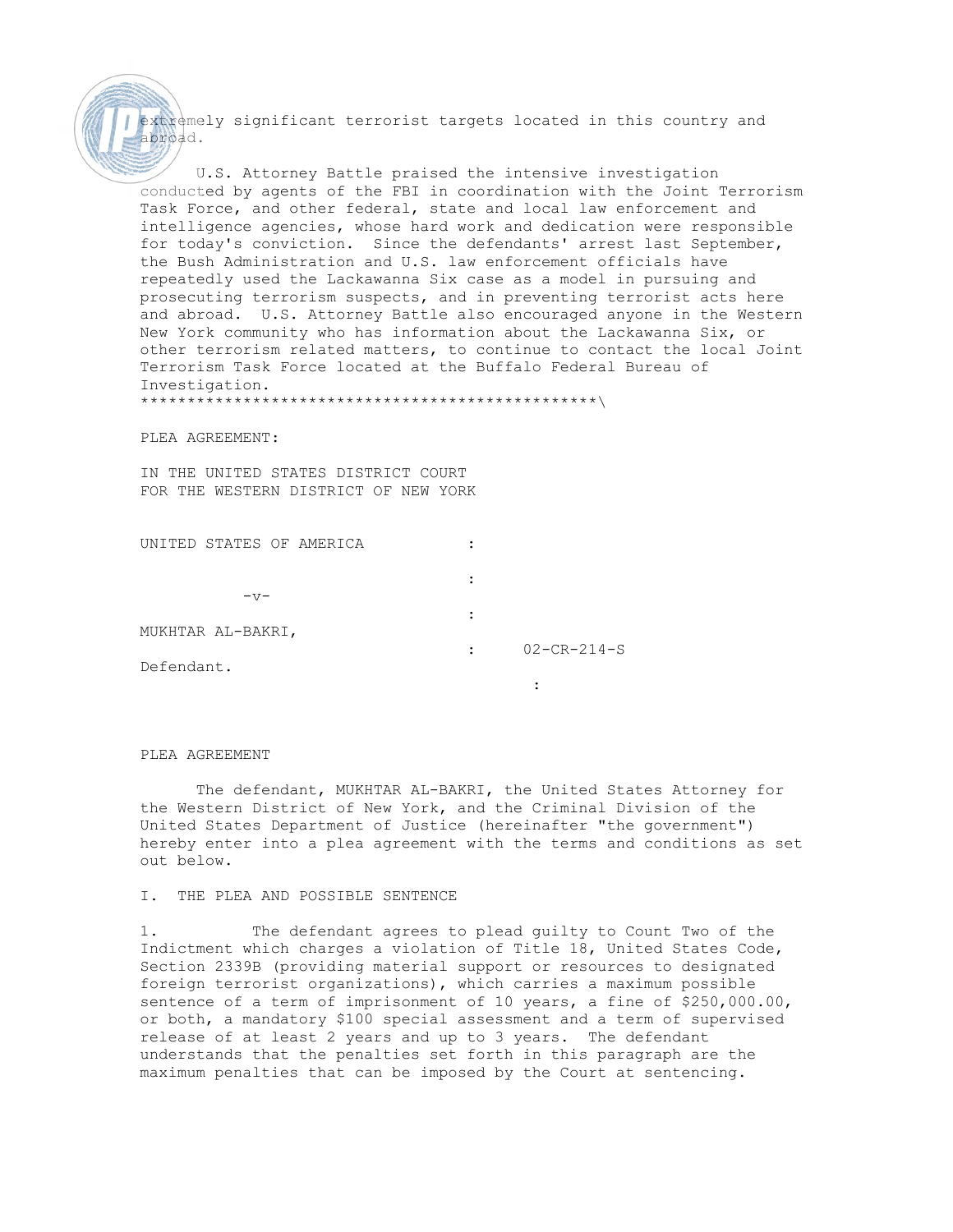The defendant understands that, if it is determined that the defendant has violated any of the terms or conditions of supervised release, the defendant may be required to serve in prison all or part  $\sigma f$  the term of supervised release, up to 2 years, without credit for time previously served on supervised release. As a consequence, in the event the defendant is sentenced to the maximum term of incarceration, a prison term imposed for a violation of supervised release may result in the defendant serving a sentence of imprisonment longer than the statutory maximum set forth in paragraph 1 of this agreement.

### II. SENTENCING GUIDELINES

2) The defendant understands that the sentence in this action will be determined pursuant to the Sentencing Guidelines (Sentencing Reform Act of 1984). ELEMENTS OF THE CRIME

3) The defendant understands the nature of the offense set forth in paragraph 1 of this agreement and understands that if this case proceeded to trial, the government would be required to prove beyond a reasonable doubt the following elements of the crime:

1. that the defendant, within the United States or subject to the jurisdiction of the United States;

- 2. knowingly provided material support or resources;
- 3. to a foreign terrorist organization.

The defendant understands and agrees that the term "foreign terrorist organization" includes al Qaeda, and that by obtaining a uniform, attending the al Farooq training camp, and providing guard duty at the training camp, the defendant did provide material support or resources to a foreign terrorist organization. FACTUAL BASIS

4) The defendant and the government agree to the following facts, which form the basis for the entry of the plea of guilty for this defendant including relevant conduct: a). In approximately early April, 2001, defendant MUKHTAR AL-BAKRI, together with codefendants SHAFAL MOSED, FAYSAL GALAB, YAHYA GOBA, YASEIN TAHER, SAHIM ALWAN, and others, agreed to attend a military-type training camp located in the country of Afghanistan for the purpose of receiving training for jihad; that is, to prepare to fight a war against those who are opposed to the Islamic faith. Two men whose identities are known to the parties and are hereafter designated as Persons 1 and 2 were responsible for recruiting the defendant AL-BAKRI for his trip to the training camp in Afghanistan. The parties agree that Person 1 is a member of al Qaeda.

Defendant GOBA arranged the purchase of airline tickets for defendant AL-BAKRI's travel to the country of Pakistan, and also obtained a Pakistani visa for AL-BAKRI. On May 14, 2001, defendant AL-BAKRI, together with codefendants ALWAN, GOBA, and another man whose identity is known to the parties and is hereafter designated as Person 3, commenced their trip to the al Farooq training camp. Defendants GOBA, AL-BAKRI, ALWAN and Person 3 traveled via automobile from Buffalo, New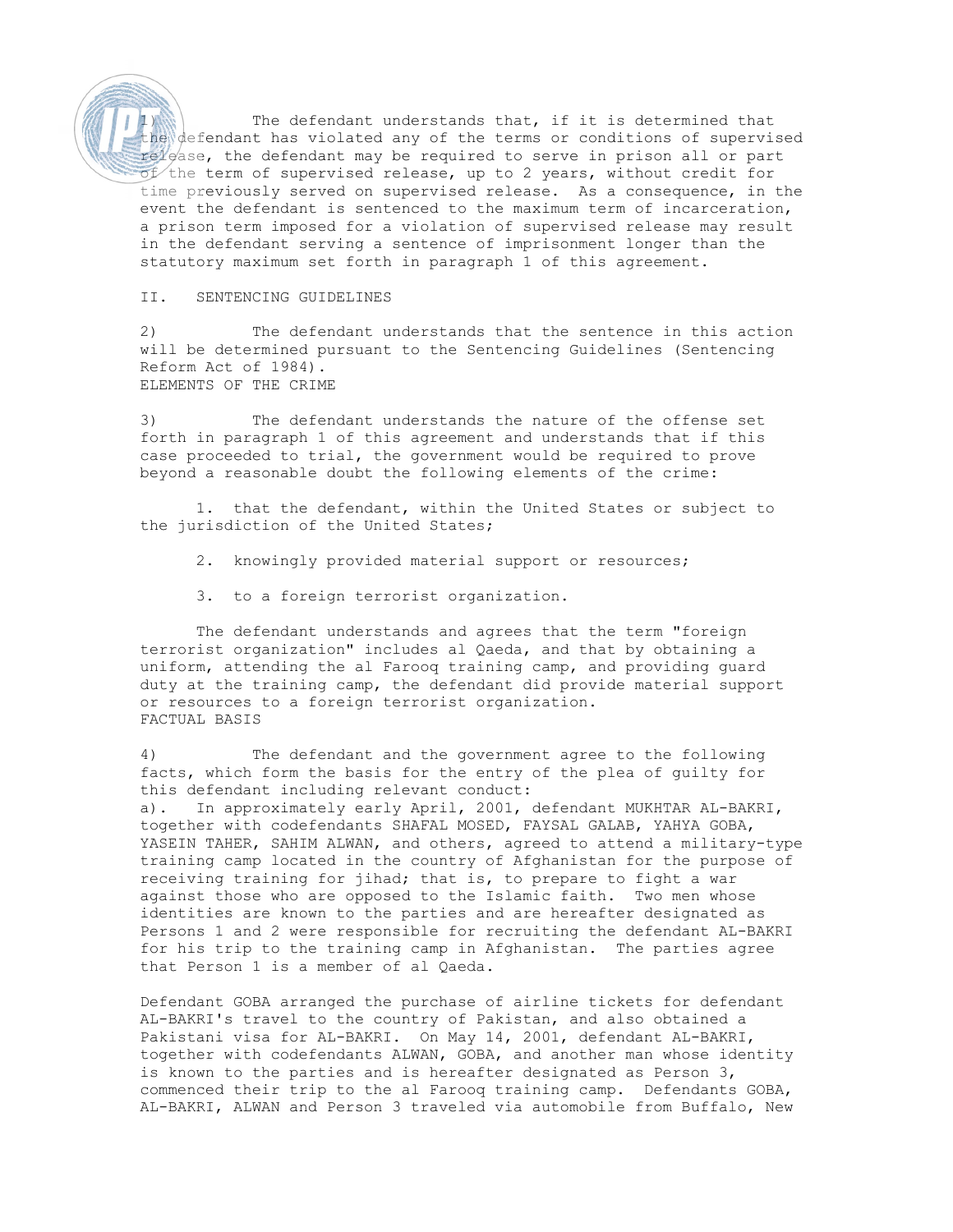$\sqrt{Y}$ ork to Toronto, Canada, where the defendants and Person 3 boarded a flight to London, England. The defendants GOBA, AL-BAKRI, ALWAN and Person 3 thereafter traveled to the United Arab Emirates and on to Karachi, Pakistan, with the defendants and Person 3 arriving in Karachi on or about May 15, 2001.

Defendants AL-BAKRI, GOBA, ALWAN and Person 3 spent several days at the Faran Hotel in Karachi, Pakistan, during which time the defendants and Person 3 met on a periodic basis with Person 1, who had himself departed Lackawanna in approximately April, 2001. On the defendant AL-BAKRI's second day in Karachi, Person 1 came to the Faran Hotel with two Saudi men, designated as Persons 4 and 5, at which time AL-BAKRI was told that the name of the training camp to which AL-BAKRI was going was "al Farooq". AL-BAKRI was also told during this same meeting that AL-BAKRI was going to meet the "most wanted" at the training camp in Afghanistan, which AL-BAKRI knew meant Usama bin Ladin.

Upon leaving Karachi, defendants AL-BAKRI and GOBA traveled to Quetta, Pakistan, where they stayed at the residence of a man, designated as Person 6, whose name is known to the parties, and who aided the defendants AL-BAKRI and GOBA with their travel into Afghanistan. The next day, defendants AL-BAKRI and GOBA traveled to Kandahar, Afghanistan, where they stayed at a guest house associated with the al Qaeda terrorist organization and supervised by Person 7. While at the Kandahar guest house, defendant AL-BAKRI viewed videotapes which contained footage concerning the bombing of the U.S.S. Cole and which contained speeches by Usama bin Ladin. AL-BAKRI also observed at the Kandahar guest house a book written by Usama bin Ladin which was made available to persons staying at the guesthouse, and AL-BAKRI obtained a uniform to be worn at the al Farooq camp.

After approximately five days at the Kandahar guest house, defendants AL-BAKRI and GOBA, and others, traveled to the al Farooq training camp associated with Usama bin Ladin and the al Qaeda terrorist organization. Over a period of time consisting of several weeks, the defendant AL-BAKRI and others, while at the al Farooq training camp, worked under the direction and control of members of the al Qaeda organization, and received and took orders from instructors at the camp. Among other things, defendant AL-BAKRI received training and instruction in the assembly and use of firearms, including a Kalishnikov rifle, 9mm handgun, M16 automatic rifle, and a rocket propelled grenade launcher. All persons at the camp, including defendants AL-BAKRI, GOBA, GALAB, MOSED, TAHER, and Person 3, were required on a periodic basis to perform guard duty for the camp. Defendant AL-BAKRI also received instruction and training on subjects consisting of explosives such as plastic explosives, TNT, use of detonators, and land mines, improvised explosives consisting of Molotov cocktails, and in concealment and camouflage techniques.

While AL-BAKRI was receiving his training at the al Farooq camp, Person 1 was at the al Farooq camp receiving advanced training in artillery, mortars, and anti-aircraft weaponry.

 While all defendants named in the Indictment and Person 3 were at the al Farooq camp, Usama bin Ladin appeared and spoke to all persons at the camp. Among other things, bin Ladin spoke about the alliance of al Qaeda and the Egyptian Islamic Jihad, and threatened America and Israel. AL-BAKRI also met personally with Usama bin Ladin while bin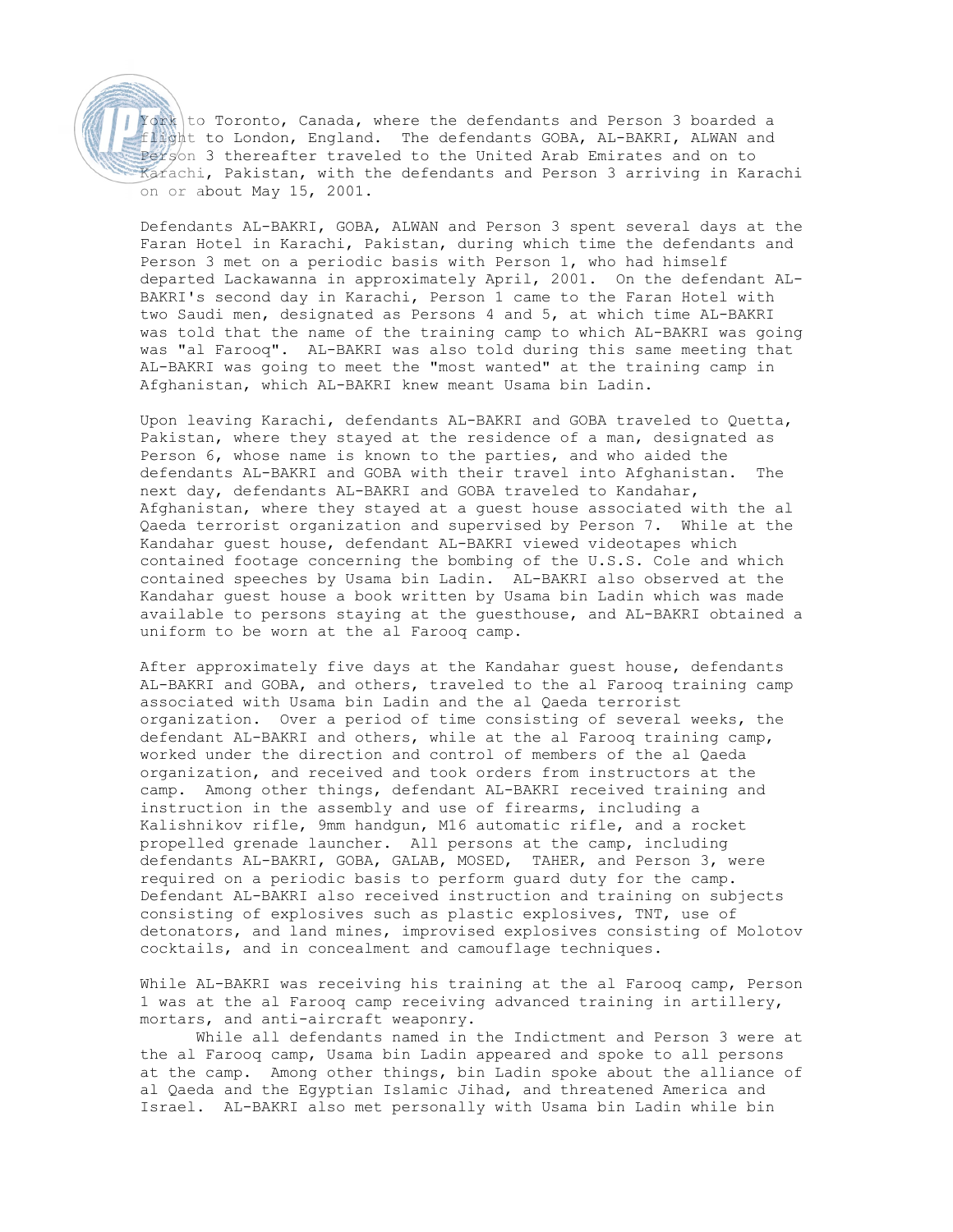Ladin was at the al Farooq camp. Throughout the course of training, the trainers at the al Farooq camp spoke about the operation and  $sucless$  of the Tanzania Embassy bombing, the intention of al Qaeda to attack America, and the request of trainees to volunteer for suicide missions.

Defendant AL-BAKRI left the al Farooq training camp after completing the training. AL-BAKRI, GOBA, and Person 3 thereafter traveled from Kandahar, Afghanistan, to Quetta, Pakistan, to Karachi, Pakistan. AL-BAKRI, GOBA, and Person 3 thereafter traveled to the United Arab Emirates and the country of Yemen. AL-BAKRI returned to Lackawanna, N.Y., via Toronto, Canada on or about August 11, 2001.

The parties agree that al Qaeda is a designated foreign terrorist organization within the meaning of Title 18, United States Code, Section 2339B.

b.) The above facts are set forth for the limited purpose of complying with Rule 11(f) and are not intended to serve as a complete statement of the defendant's knowledge concerning the conduct of the codefendants.

# BASE OFFENSE LEVEL

5) The government and the defendant agree that Guidelines §2M5.2 (2000 Guidelines Edition) is the most analogous Guideline which applies to the offense of conviction and provides for a base offense level of 22.

## USSG CHAPTER 3 ADJUSTMENTS

6) The government and the defendant agree that the following adjustment to the base offense level applies:

The 12 level upward adjustment of Guidelines §3A1.4 (Terrorism).

# ADJUSTED OFFENSE LEVEL

7) Based on the foregoing, it is the understanding of the government and the defendant that the adjusted offense level for the offense of conviction is 34.

#### ACCEPTANCE OF RESPONSIBILITY

8) At sentencing, the government agrees that the Court should apply the three (3) level downward adjustment of Guidelines §§  $3E1.1(a)$  and (b) (acceptance of responsibility), which would result in a total offense level of 31.

9) The government and the defendant agree not to move for, request, recommend or suggest any upward or downward adjustments or departures other than those specifically set forth in this agreement. A breach of this paragraph by a party shall relieve the other party of any agreements made herein with respect to departure motions and recommendations regarding the sentence to be imposed.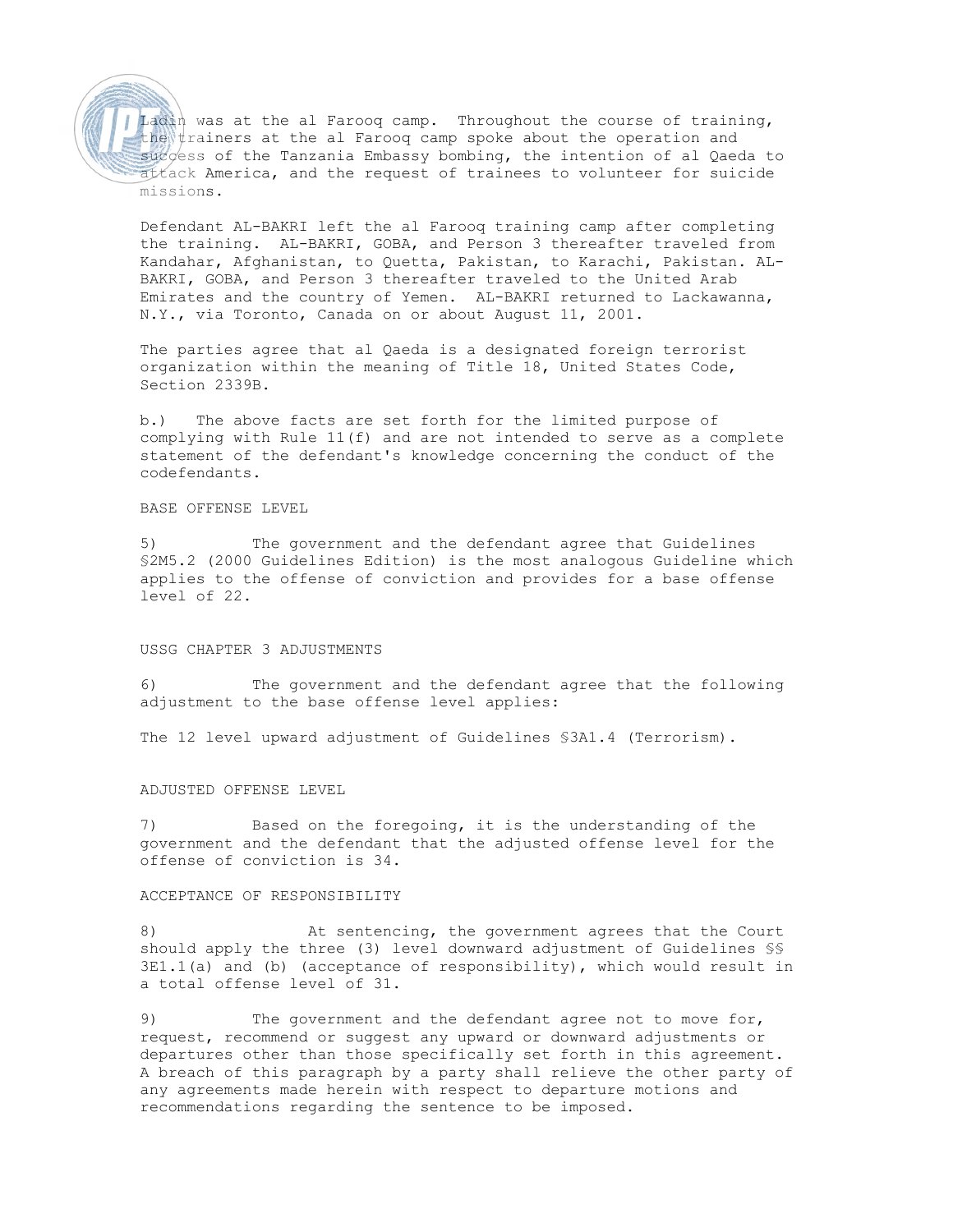# CRIMINAL HISTORY CATEGORY

It is the understanding of the government and the defendant that, based upon Sentencing Guidelines §3A1.4, the defendant's criminal history category is VI. The defendant understands that the defendant has no right to withdraw the plea of guilty based on the Court's determination of the defendant's criminal history category.

# GUIDELINES' APPLICATION, CALCULATIONS AND IMPACT

11) It is the understanding of the government and the defendant that, with a total offense level of 31 and criminal history category of VI, the defendant's sentencing range would be a term of imprisonment of 188 to 235 months, a fine of \$15,000 to \$150,000, and a period of supervised release of 2 to 3 years. Notwithstanding this, the defendant understands that the defendant may not be sentenced beyond the statutory maximum penalties of ten years imprisonment, \$250,000 fine, special assessment and supervised release provisions set forth in paragraph 1 of this agreement.

12) The defendant understands that the Probation Office will make an independent determination of the defendant's total offense level and criminal history category and that the Court will ultimately determine the appropriate total offense level and criminal history category. The defendant will not be entitled to withdraw the plea of guilty because of the Court's failure to adopt any Sentencing Guidelines calculations set forth in this agreement or because of an upward departure made by the Court.

# III. STATUTE OF LIMITATIONS

13) In the event the defendant's plea of guilty is withdrawn, or conviction vacated, either pre- or post-sentence, by way of appeal, motion, post-conviction proceeding, collateral attack or otherwise, the defendant agrees not to assert the statute of limitations as a defense to any criminal offense involving or related to the providing of material support or resources to a foreign terrorist organization which is not time barred as of the date of this agreement. This waiver shall be effective for a period of six months following the date upon which the withdrawal of the guilty plea or vacating of the conviction becomes final.

## IV. GOVERNMENT RIGHTS AND RESERVATIONS

14) The defendant understands that the government has reserved the right to:

a. provide to the Probation Office and the Court all the information and evidence in its possession that the government deems relevant concerning the defendant's background, character and involvement in the offense charged, the circumstances surrounding the charge and the defendant's criminal history;

b. respond at sentencing to any statements made by the defendant or on the defendant's behalf that are inconsistent with the information and evidence available to the government;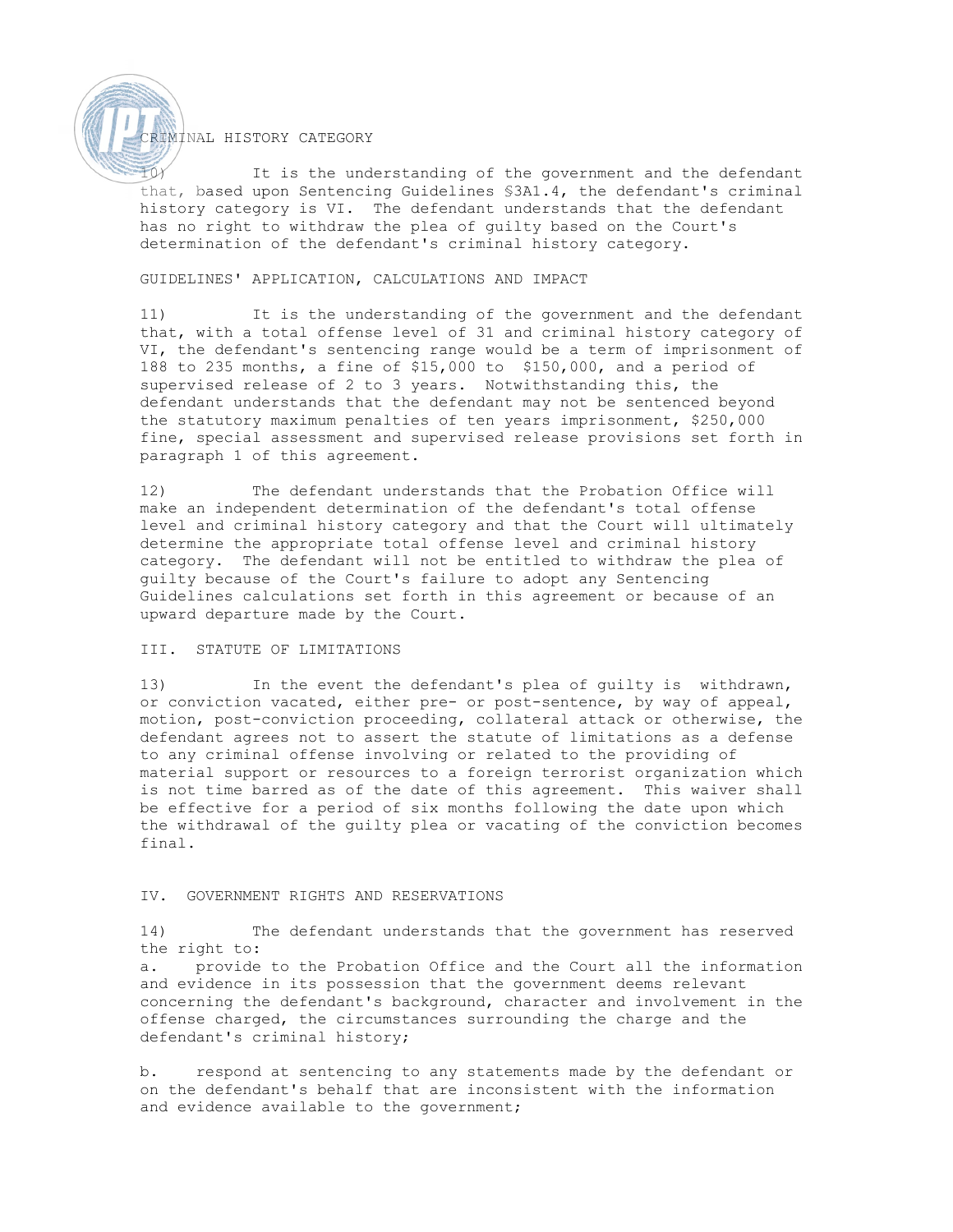modify its position with respect to any sentencing recommendation or sentencing factor under the Guidelines including criminal history category, in the event that subsequent to this agreement the government receives previously unknown information regarding the recommendation or factor.

15) At sentencing, the government will move to dismiss the open count of the Indictment in this action as to this defendant.

16) The defendant agrees that any financial records and information provided by the defendant to the Probation Office, before or after sentencing, may be disclosed to the United States Attorney's Office for use in the collection of any unpaid financial obligation. V. APPEAL RIGHTS

17) The defendant understands that Title 18, United States Code, Section 3742 affords a defendant a limited right to appeal the sentence imposed. The defendant, however, knowingly waives the right to appeal, modify pursuant to Title 18, United States Code, Section 3582(c)(2) and collaterally attack any sentence imposed by the Court which falls within or is less than the sentencing range for imprisonment, a fine and supervised release set forth in Section II, above, notwithstanding the fact that the Court may reach the sentence by a Guidelines analysis different from that set forth in this agreement.

18) The government waives its right to appeal any sentence imposed by the Court which falls within or is greater than the sentencing range for imprisonment, a fine and supervised release set forth in Section II, above, notwithstanding the fact that the Court may reach the sentence by a Guidelines analysis different from that set forth in this agreement. However, in the event of an appeal from the defendant's sentence by the defendant, the government reserves its right to argue the correctness of the defendant's sentence. Further, the government otherwise reserves all of its rights of appeal as provided for in the Sentencing Reform Act of 1984. VI. COOPERATION

19) The defendant will cooperate with the government including the military by providing complete and truthful information regarding the defendant's knowledge of any and all criminal activity, whether undertaken by the defendant or others, including but not limited to activity involving or related to providing material support or resources to a foreign terrorist organization. The defendant's cooperation shall also include submitting to interviews by government attorneys and agents, as well as testifying truthfully and completely before grand juries and at such pre-trial and trial proceedings as the government shall deem necessary.

20) The defendant's cooperation shall also be provided to any local, state, federal or military authorities designated by the government and who have agreed to abide by the terms of the "Cooperation" section of this agreement. The defendant's obligation to testify truthfully and completely shall extend to proceedings in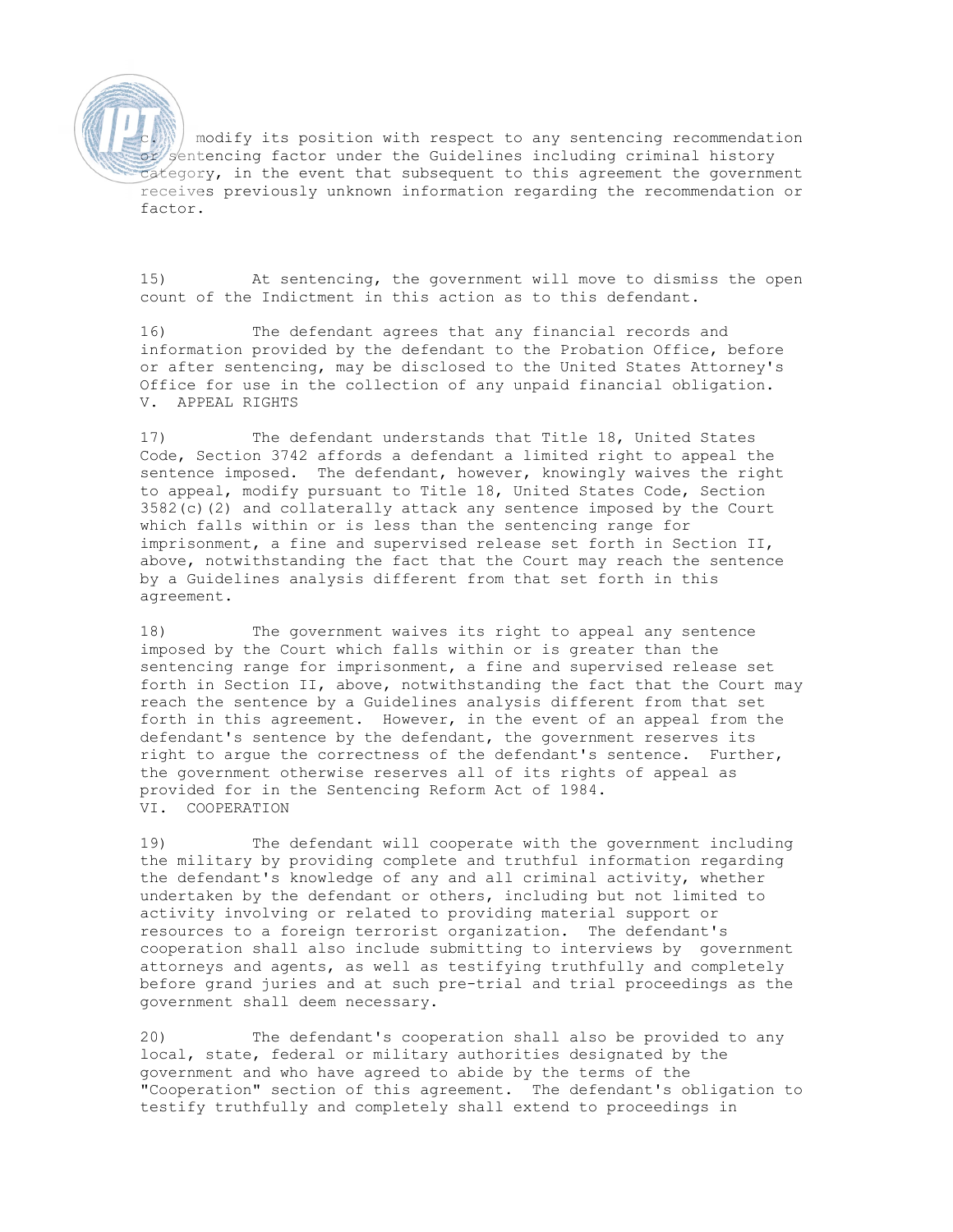federal, state and local courts including military commissions, in jurisdictions which have agreed to abide by this agreement. In no event will the defendant be removed from United States custody.

21) In exchange for the defendant's plea of guilty and cooperation as set forth in this agreement, the defendant will not be prosecuted by the United States Government, including military authorities, for any other criminal offenses committed anywhere in any way involving or related to providing material support or resources to a foreign terrorist organization, and/or engaging in transactions with a specially designated terrorist and/or terrorist organization, committed up to the date of this agreement and about which the defendant has provided complete and truthful information. Such a promise of non-prosecution does not foreclose any prosecution for an act of murder, attempted murder, or act of physical violence against the person of another.

Further, no testimony, statements or tangible objects provided by the defendant in compliance with this agreement (or any information directly or indirectly derived therefrom) will be used against the defendant in any criminal case or military commission, except a prosecution for perjury or making false statements.

22) Upon condition that the defendant has fully complied with all terms and conditions of this agreement, it is the understanding of the parties that the Court will sentence the defendant to the statutory maximum of 120 months.

23) This agreement does not preclude the prosecution of the defendant for perjury or making false statements in the event the defendant testifies falsely or provides false information to the government. This agreement is not contingent upon the filing of charges against, the return of an Indictment against, or the successful prosecution of, any person or entity.

24) It is a condition of this agreement that, from the date of this agreement up through the date of the defendant's sentencing, the defendant shall commit no further crimes. It is also a condition of this agreement that the defendant must, at all times, give complete, truthful and accurate information and testimony and not withhold information from the government or refuse to testify truthfully and completely. Should the defendant be sentenced prior to the completion of the defendant's cooperation with the government, the defendant's obligation to comply with the cooperation provisions of this agreement extends past sentencing.

25) In the event the government believes the defendant has violated any of the conditions in the "Cooperation" section of this agreement, then the government may, before or after sentencing, petition the Court to declare that the defendant has breached this agreement and for an order relieving the government of its obligations under this agreement. The Government may also request the Court proceed to sentencing on Count 2 of the Indictment, request the Court impose a 120 month term of imprisonment for this count of conviction, and thereafter prosecute the defendant for any other federal criminal charges of which it is aware, including the conduct described in Count 1 of the Indictment.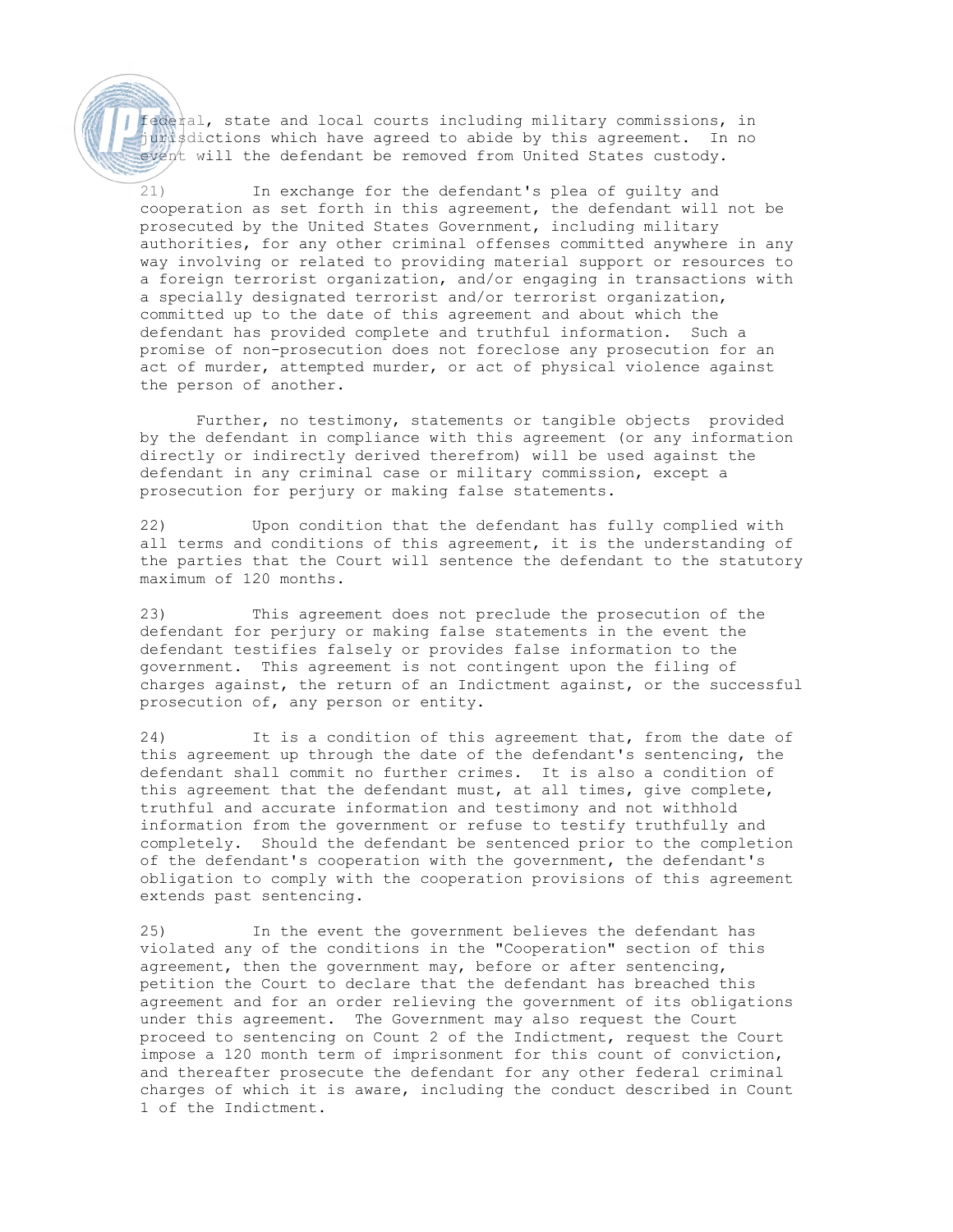Whether or not the defendant has violated any of the conditions  $t$ his agreement shall be determined by the Court in an appropriate proceeding at which any disclosures and documents provided by the defendant shall be admissible and at which the government shall be required to establish any violation by a preponderance of the evidence. In order to establish any violation by the defendant, the government is entitled to rely on statements and information given by the defendant pursuant to this agreement. If this agreement is declared breached:

a. the defendant shall thereafter be subject to prosecution for any criminal violations of which the government has knowledge, including but not limited to, perjury and obstruction of justice;

b. the defendant has no right to withdraw the plea of guilty;

c. the defendant shall waive all rights under Fed. R. Crim. P. 11(e)(6), Fed. R. Evid. 410 and Sentencing Guidelines § 1B1.8 and the defendant expressly agrees that all statements, testimony and tangible objects provided by the defendant (with the exception of statements made in open court during guilty plea proceedings), whether prior or subsequent to this agreement, can be used directly and indirectly in any and all criminal proceedings against the defendant; and

d. the defendant agrees that any charges that were dismissed pursuant to this agreement may be automatically reinstated at the request of the government. Furthermore, the defendant agrees not to assert the statute of limitations as a defense to any criminal offense involving or related to providing material support to a foreign terrorist organization which is not time barred as of the date of this agreement. This waiver shall be effective for a period of six months following the date upon which the Court's order declaring the agreement breached by the defendant becomes final.

26) At the time of sentencing, the government will make the nature and extent of the defendant's compliance with this agreement known to the Court. The government and the defendant will request that sentencing be adjourned until full satisfaction by the defendant of the terms of this agreement.

27) The defendant's attorney is expressly permitted to be present at any time the defendant is questioned or interviewed by government agents regarding the matters set forth in this agreement.

## VII. ENEMY COMBATANT STATUS

28) Should the defendant comply with all the terms of this agreement, the United States agrees to forego any right it has to detain the defendant as an enemy combatant based upon the conduct set forth in the factual basis and/or any other conduct about which the defendant has provided complete and truthful information.

VIII. ASSIGNMENT OF PROFITS FROM PUBLICITY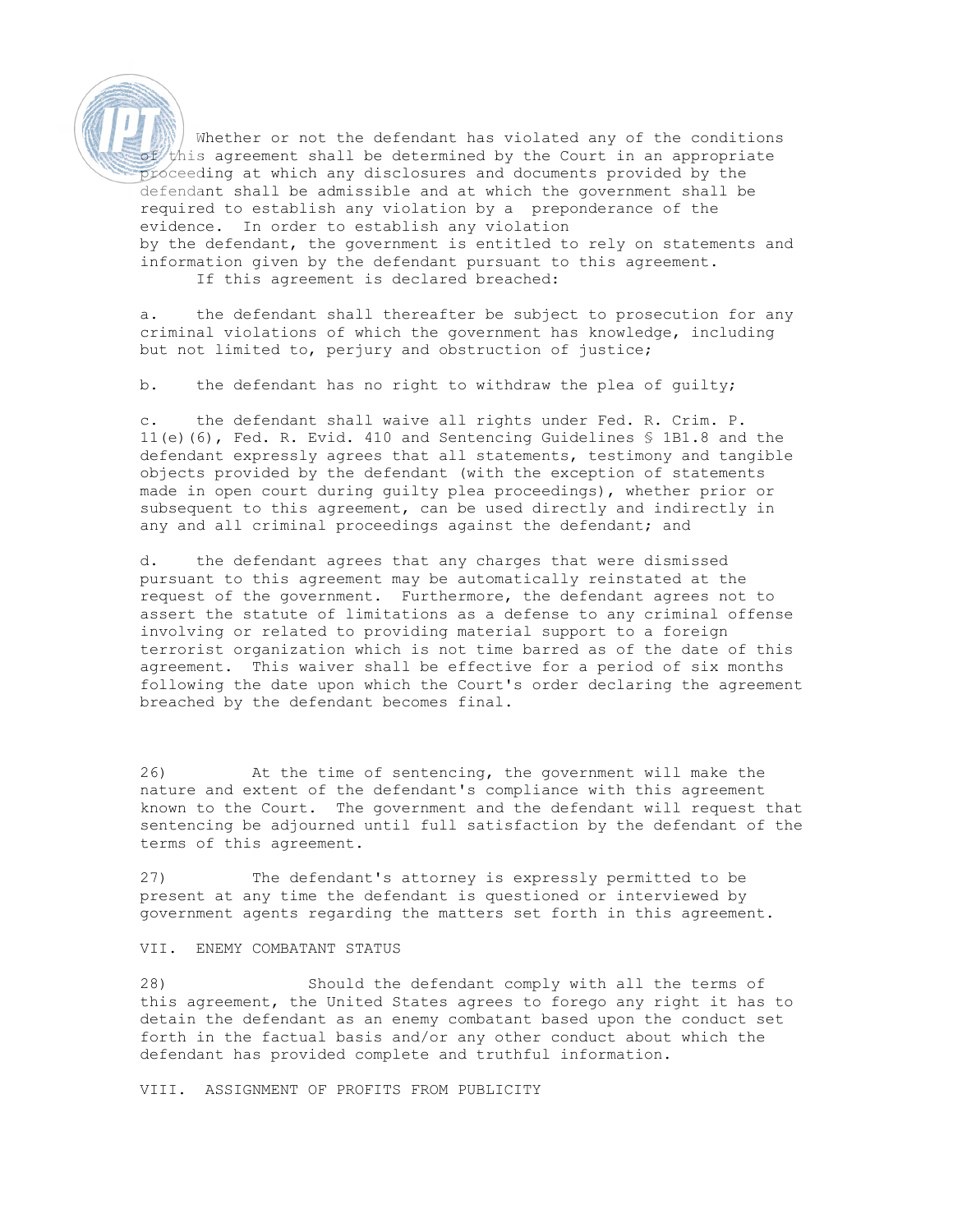29) The defendant hereby assigns to the United States any profits or proceeds which he may be entitled to receive in connection with any publications or dissemination of information relating to illegal conduct alleged in the Indictment. This assignment shall include all profits and proceeds for the benefit of the defendant, regardless of whether such profits and proceeds are payable to himself or to others, directly or indirectly, for his benefit or for the benefit of the defendant's associates or a current or future member of the defendant's family. The defendant shall not circumvent this assignment by assigning the rights to his story to an associate or to a current or future family member of the defendant's family, or to another person or entity who would provide some financial benefit to the defendant, to the defendant's associates, or to a current or future member of the defendant's family. Moreover, the defendant shall not circumvent this assignment by communicating with an associate or a family member for the purpose of assisting or facilitating their profiting from a public dissemination, whether or not such an associate or other family member is personally or directly involved in such dissemination.

## IX. DESIGNATION

30) In the event the defendant cooperates with the Government, the Government agrees to recommend to the federal Bureau of Prisons that the defendant should not be designated to the Administrative Maximum Facility at Florence, Colorado, and will recommend that the Bureau of Prisons consider the defendant for the least secure facility close to the Western District of New York consistent with Bureau of Prisons policy. The parties understand that the final decision concerning where the defendant serves his federal sentence must be made by the federal Bureau of Prisons. X. TOTAL AGREEMENT AND AFFIRMATIONS

31) This plea agreement represents the total agreement between the defendant, MUKHTAR AL-BAKRI, and the government. There are no promises made by anyone other than those contained in this agreement. This agreement supersedes any other prior agreements, written or oral, entered into between the government and the defendant.

> MICHAEL A. BATTLE United States Attorney

Western District of New York

 MICHAEL CHERTOFF Assistant Attorney General Criminal Division U.S. Department of Justice

BY:

 WILLIAM J. HOCHUL, JR. Assistant U. S. Attorney

Dated: 2003